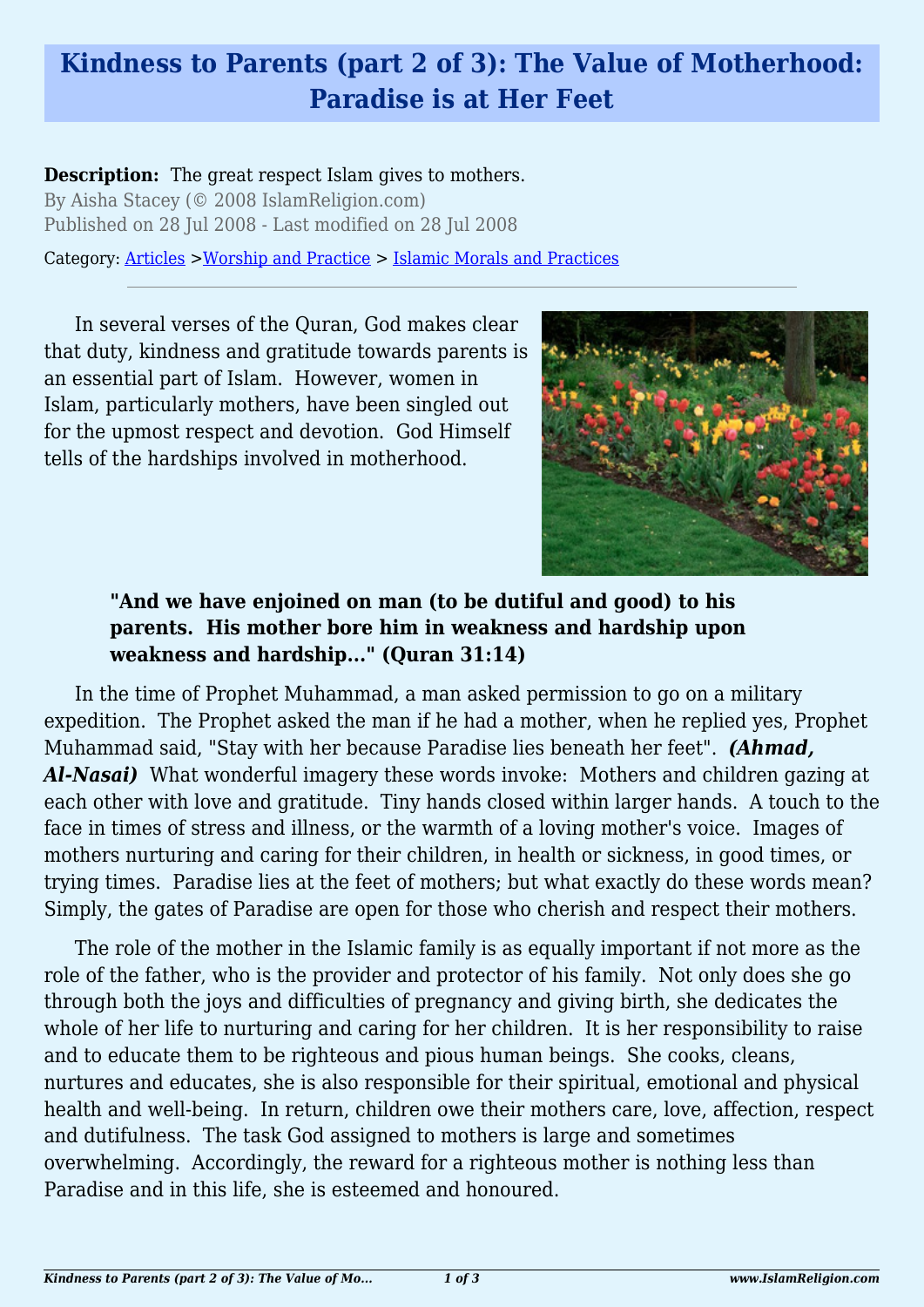### **Who is Most Worthy of Good Companionship?**

In a hadeeth of Prophet Muhammad, a man came to the Prophet asking, 'Who among the people is the most worthy of my good companionship? The Prophet said, your mother. The man said, 'Then who?' The Prophet said, then your mother. The man further asked, 'Then who?' The Prophet said, then your mother. The man asked again, 'Then who?' The Prophet replied, then your father. (*Saheeh Al-Bukhari, Saheeh Muslim*)

From only these two sayings of Prophet Muhammad, we are able to understand the importance of mothers in Islam. However, in these days of materialism it is easy to forget that God obligated us to honour our parents, especially our mothers. Sometimes we find ourselves uttering words of contempt or complaining about our parents. This sort of behaviour is not from Islam.

<span id="page-1-0"></span>God reminds us that Prophet John (known as the Baptist) was dutiful towards his parents both loving them and obeying them $[1]$ . He said:

**"O John! Hold fast the Scripture. And We gave him wisdom while yet a child. And (made him) sympathetic to men as a mercy (or a grant) from Us, and pure from sins and he was righteous. And dutiful towards his parents, and he was neither an arrogant nor disobedient (to God or to his parents)." (Quran 19:12-14)**

 Additionally, in the Quran, we are able to hear the words of Jesus; he describes himself by coupling his obedience to God with his duties towards his mother Mary.

**"Verily! I am a slave of God. He has given me the Scripture and made me a Prophet; and He has made me blessed wheresoever I be, and has enjoined on me prayer, and alms, as long as I live, and dutiful to my mother, and made me not arrogant, unblest." (Quran 19:30-32)**

As busy as our lives may be it is of great benefit to look back at the lives of the Prophets, and our righteous predecessors, to see how they treated their parents, particularly their mothers.

# **The Companions' Behaviour**

<span id="page-1-1"></span>Abdullah ibn Omar, a leading scholar from among Prophet Muhammad's companions once saw a man carrying his mother on his back and going around the Holy House in Mecca $[2]$ . He did not complain or show any signs of annoyance; rather he kept repeating a line of poetry comparing himself to a camel. He looked at Abdullah ibn Omar and asked him whether by so doing he discharged his debt to his mother. Ibn Omar said, "No. You have not even paid back one twinge of the pain she felt when giving birth to you".

Another companion from the early days of Islam, Dhibyan ibn Ali ath-Thowree also used to travel with his mother to Mecca. The journey was long and very hot; on the side of the road during their travels, he would dig a little pool and fill it with cool water. He would then turn to his mother and say, "Mother, sit in this water to cool yourself."